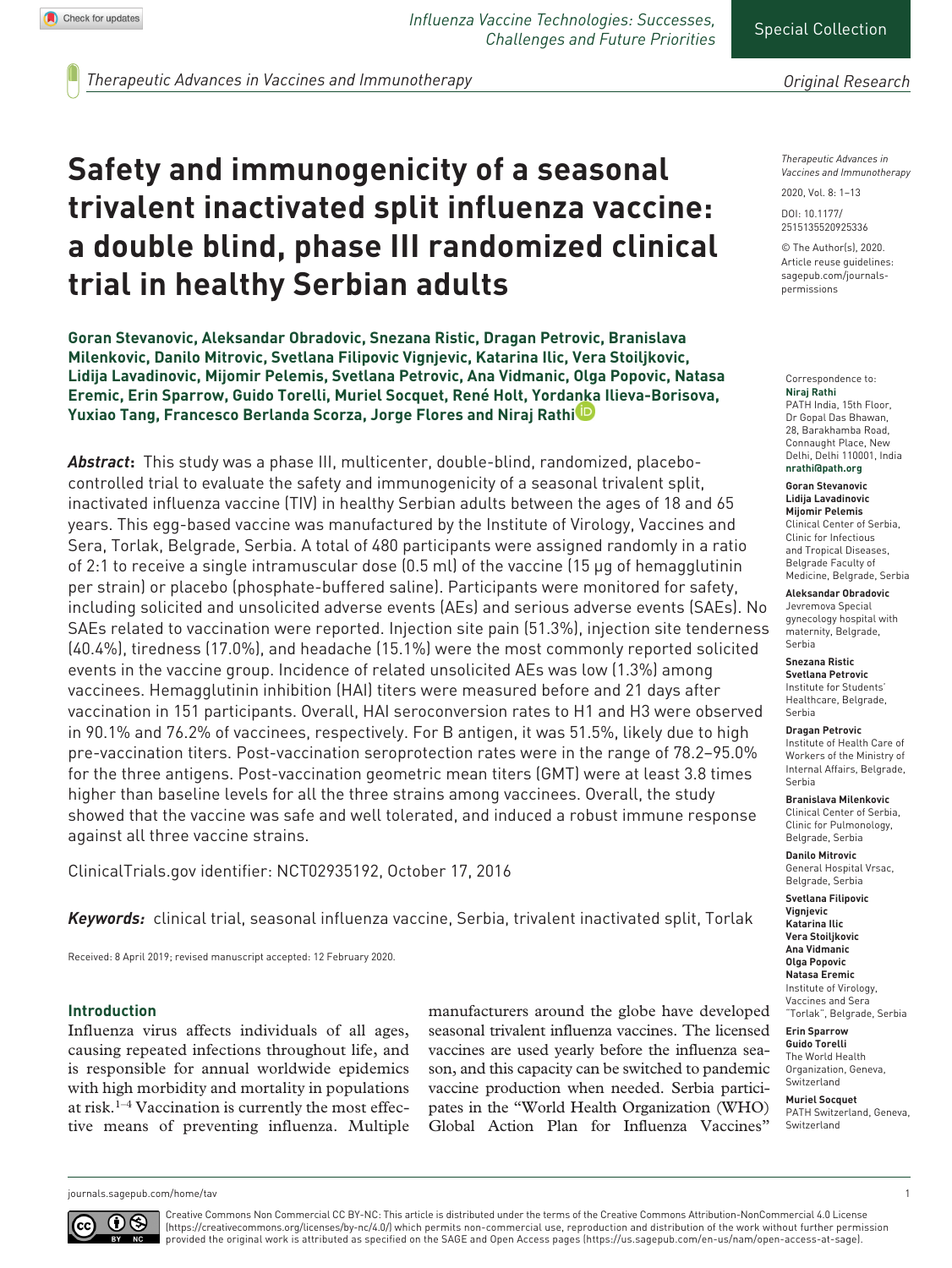**Renée Holt Yuxiao Tang** PATH US, Seattle, WA, USA **Yordanka Ilieva-Borisova Francesco Berlanda Scorza Jorge Flores** PATH US, Washington DC, USA

(GAP), an initiative launched in 2006 in response to inequitable distribution and availability of influenza vaccines in the event of an influenza pandemic. The GAP strategy was implemented to increase and maintain influenza vaccine supply globally. Biomedical Advanced Research and Development Authority (BARDA) of the US Department of Health and Human Services and the Government of Japan provided funds for an international collaborative program that would increase the supply of influenza vaccines by developing country vaccine manufacturers (DCVMs), thereby leading to local capacity build up and availability of vaccines during outbreaks or pandemics in low- and middle-income countries.<sup>5,6</sup> Through extensive and sustained collaboration between BARDA, WHO, and PATH, 14 manufacturers received assistance. Institute Torlak has been participating in GAP's technology transfer project since 2009. Through the GAP program, the Institute Torlak has established a process for the production of a seasonal trivalent split inactivated influenza vaccine (TIV) produced in embryonated eggs; the vaccine was shown to be safe and immunogenic in animal studies.7 A phase I trial of the Institute Torlak seasonal trivalent split inactivated influenza vaccine was conducted in healthy adults 18–45 years of age. The study did not identify any safety concerns, and demonstrated the vaccine to be highly immunogenic.<sup>8</sup>

In the current phase III clinical trial, we further evaluated a single intramuscular dose of vaccine in healthy adults aged 18–65 years. The goal was to expand the safety data of the vaccine and to confirm the immunogenicity findings observed in the phase I trial to seek regulatory approval for indication in adults 18–65 years of age based on the European Medicine Agency (EMA) serological criteria for assessing seasonal influenza vaccines in adults 18–60 years old.9

#### **Materials and methods**

#### *Study design*

This was a phase III, double blinded, randomized, placebo-controlled study to evaluate the safety and immunogenicity of a single dose of the Institute Torlak seasonal trivalent, split inactivated influenza vaccine (A/H1N1; A/H3N2 and B) *versus* placebo (phosphate buffered saline) in healthy male and female adults, ages 18–65 years

old. The study was performed at six centers in Serbia.

Study participants were randomized in 2:1 ratio to one of the two treatment allocations (320 to vaccine and 160 to placebo); 25% of the participants were  $\geq 45$  years of age (80 vaccine and 40 placebo recipients), whereas 75% of all participants were 18–44 years old (240 vaccine and 120 placebo recipients).

Screening was conducted on volunteers who gave their informed consent to join the study. Participants were randomized to receive either vaccine or placebo on day 1. Blood was collected for baseline immunogenicity analyses prior to vaccination. After administration of the study vaccine, all participants were observed for any immediate adverse events (AEs) at the study clinic for 30 min. During the 5 days following vaccination, participants were asked to record local solicited AEs (hardness, pain, redness, swelling, and tenderness) and systemic solicited AEs (chills, headache, joint aches, muscle aches, nausea, fever, and tiredness) using pre-printed memory aids, a thermometer, and a small ruler. The participants returned to the clinic 7 days after vaccination. At that time, the study staff reviewed the memory aids and transcribed all solicited reactogenicity and other adverse events onto the case report forms. In addition to solicited events, participants were asked to report any other unsolicited AEs for 21 days after the vaccination. Participants were followed up for 90 days post vaccination with a final phone call on day 91 ( $\pm$  7 days). Blood was analyzed for immune response pre-vaccination (day 1) and post-vaccination (day 22). Safety was assessed clinically in all participants who were randomized and received a study product, whereas immunogenicity was assessed in a subset of these participants: 101 individuals randomized to study vaccine and 50 placebo recipients, for whom serum samples were obtained at baseline and 21 days after vaccination.

The vaccine was used in accordance with Research Protocol of Vaccine Clinical Trial, Protocol Number: TORLAK-300.

#### *Study population*

A total of 503 healthy Serbian male and female adult volunteers aged 18–65 years were screened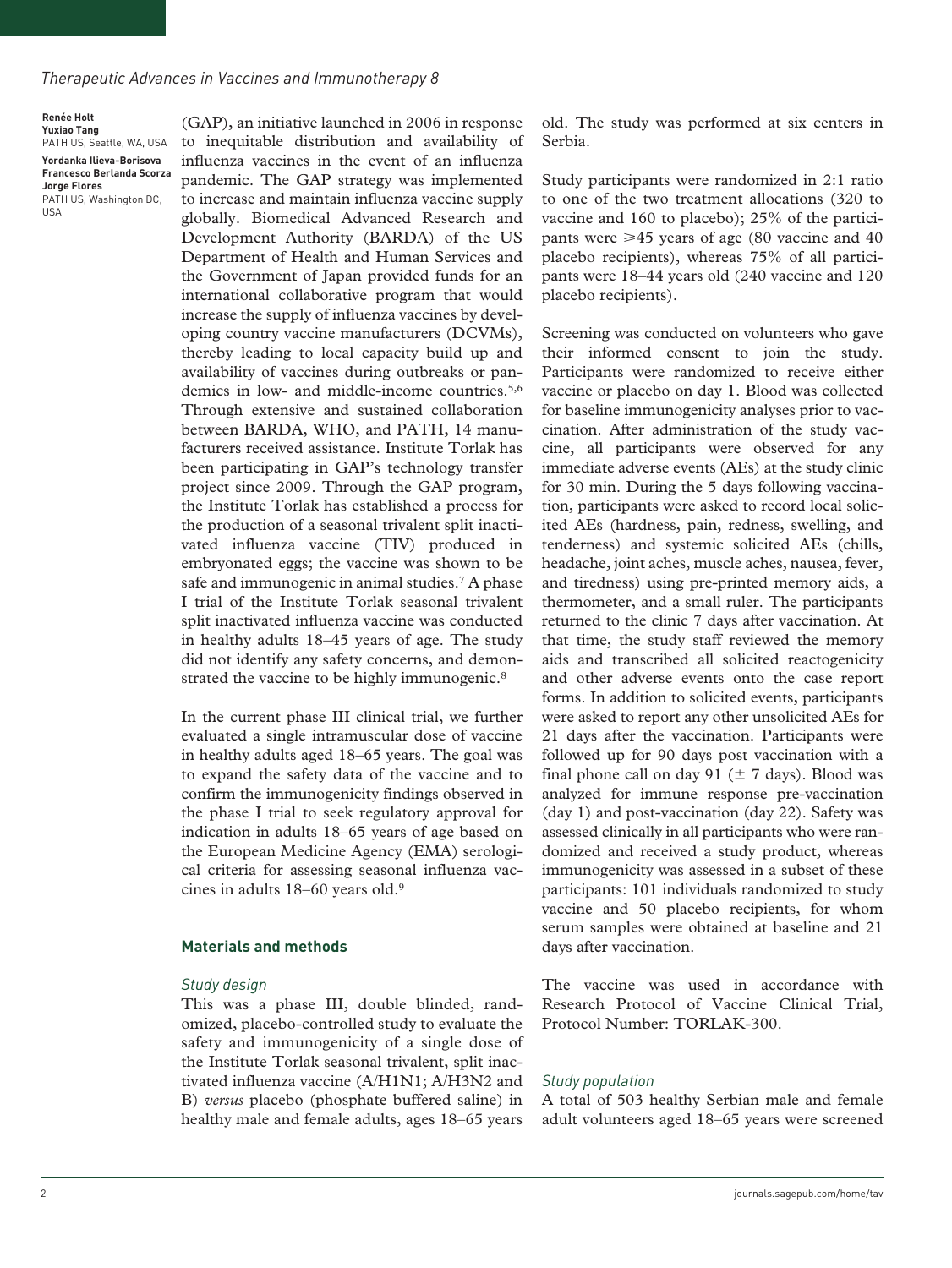for inclusion in the study. Inclusion criteria were that participants were literate (by self-report); healthy, as established by the medical history and physical examination; capable and willing to complete a memory aid; and willing to follow the study procedures. In addition, the women had to have a negative pregnancy test, not be breastfeeding, and be willing to use reliable birth control measures (e.g. intrauterine device, hormonal contraception, condoms) for 3 weeks from the day of vaccination. Exclusion criteria included: presence of any acute or chronic illness or any neoplastic of haematological malignancy; hypersensitivity to any vaccine, chicken or egg protein; taking medication, immunoglobulin, blood or blood products that could interfere with assessment of safety or immunogenicity; participating in any other clinical trial; drug addiction or alcohol dependence. Participants who had received influenza vaccine in the previous 10 months were also excluded.

This study was approved by the ethics review committees of the participating centers, the WHO and the Medicines and Medical Devices Agency of Serbia (ALIMS). Full details of the approval dates/IDs from the relevant Institutional Review Boards (IRBs) can be found in Supplemental Table S2. Written informed consent was obtained from all participants before any study-related activities took place.

## *Treatments*

Two randomization schedules were prepared for this trial, with the first list including 120 participants (25% of all 480 participants enrolled) between the age of 45–65 years, and the second consisting of 360 participants (75% of all 480 participants enrolled) between the ages of 18 through 45 years. For both randomization schedules, a ratio of 2:1 vaccine to placebo was maintained. Randomization was conducted by an independent statistician at Comac Medical who was not involved in the day-to-day conduct of the study.

The seasonal trivalent influenza vaccine tested was manufactured by the Institute Torlak using embryonated chicken eggs and supplied in prefilled, single-dose, disposable syringes. It was a split virion vaccine, inactivated with Betapropiolactone (BPL) and the virion split with Triton X-100. The vaccine contained at least

15μg of hemagglutinin antigen of each virus strain recommended for the 2016–2017 season in the northern hemisphere: X-181 reassortant of H1/A/California/7/2009; X-263B reassortant of H3/Hong Kong/4801/2014; and BX-35 reassortant of B/Brisbane/60/2008. The placebo was manufactured by Institute Torlak and consisted of phosphate-buffered saline (PBS), pH 7.4. It was also supplied in prefilled, single-dose, disposable syringes. The vaccine and placebo were stored in a refrigerator between 2°C and 8°C or were supplied daily by Institute Torlak during the vaccination period. The shelf-life was estimated to be 9 months under these conditions. Storage temperature was monitored daily and documented. Back-up power or storage was available in case of primary power failure. The vaccine and placebo syringes were identically packaged and labelled so that the study could be conducted in a double-blind manner. In the case of any unblinding, researchers were required to report this in writing to the overseeing Ethics Committee. The allocation code of the product injected into each participant was recorded on the case report form. The study vaccine and placebo were administered as single dose (0.5 ml), intramuscularly (IM) in the deltoid muscle of the arm.

## *Safety assessment*

Solicited (local and systemic) reactions, unsolicited AEs and serious adverse events (SAEs) were collected and recorded. Solicited reactions are local or systemic AEs, typically associated with intramuscular influenza vaccination, that were specifically asked about during the 5-day postvaccination period. All solicited reactions were regarded as related to product administration. Unsolicited events were reported by the participant or observed by study staff during clinic visits. Such events were recorded up to 21 days postvaccination, except for SAEs, which were recorded throughout the entire study period of 90 days. All clinical safety evaluations were made by a qualified clinician. Any clinical sign, symptom or laboratory finding that at any time met the established criteria for an SAE was categorized as such.

The study was conducted in accordance with the guidance for International Conference on Harmonisation good clinical practice (ICH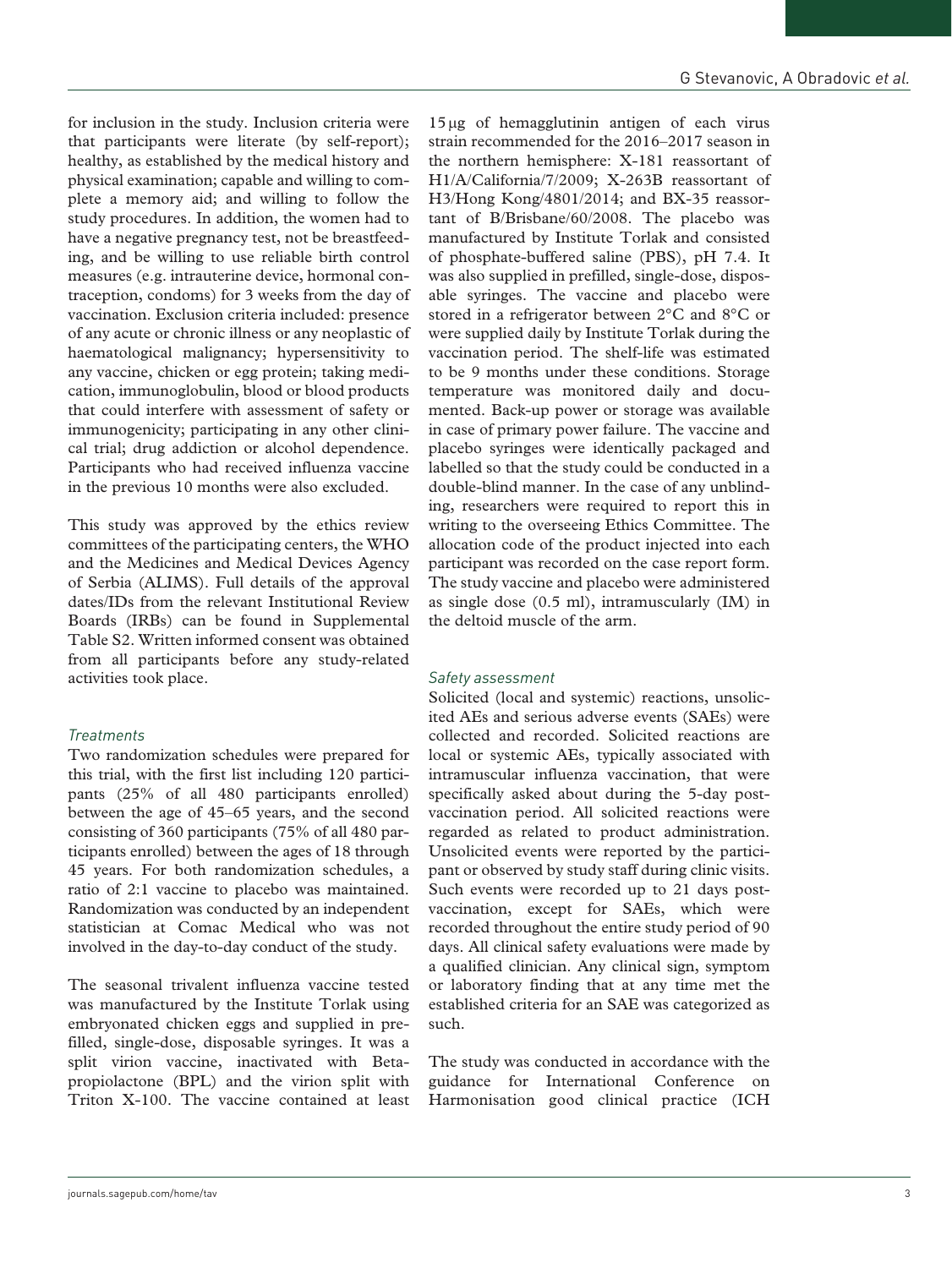GCP), including ICH guidelines, directive 2001/20/EC of the European Parliament, and the most recent version of the Declaration of Helsinki.

#### *Assessment of immunogenicity*

Hemagglutination inhibition (HAI) is the most frequently used serological test for determining immunological responses to influenza vaccination.10 Serum specimens obtained before and 21 days after vaccination were tested with a validated assay at the Institute Torlak Clinical Research Laboratory for the presence and titers of HAI antibodies to each of the three influenza antigens (H1, H3, and B) in the vaccine. Details of the method of testing has been described in the publication of phase I results of the vaccine.8

Please refer to Supplemental Table S1 for detailed study schema.

#### *Statistical methods*

The full analysis (FA) population included all participants in the enrolled population who were randomized and received a study vaccination. All safety analysis was conducted on this population. The analysis based on a subset of this population for whom immunogenicity was assessed served as the supportive results for all immunogenicity objectives. The per protocol (PP) population included all participants in the FA population for whom immunogenicity was assessed and who had valid post vaccination immunogenicity measures with no major protocol violations that were determined to potentially interfere with the immunogenicity assessment of the study vaccine. This population was the primary analysis population for all immunogenicity objectives. A two-sided significance level of 0.05 was used in the comparisons. All statistical analyses were performed using SAS® version 9.4.

The sample size was selected based safety requirement to analyze the common adverse events in the study group and also considering probability of meeting EMEA/Committee for Proprietary Medicinal Products (CPMP) serological criteria for assessing seasonal influenza for licensure for adults 18–60 years of age.9 With more than 300 evaluable participants who were randomized to receive vaccine, the study had 95% power to detect at least one vaccine-associated AE if true incidence is 1.0%. With a sample size of 100 evaluable participants who received study vaccine and had immunogenicity measures, there was 91% probability that the point estimate for seroconversion to all three strains would be  $\geq 40\%$ . If the true response to each antigen was to be  $\geq 60\%$ , there was 92% probability that the lower bound of the exact 95% CI for seroconversion to all strains would be  $\geq 40\%$  with the same sample size. Likewise, with a sample size of 100 evaluable participants for immunogenicity, there was 92% probability that the point estimate for seroprotection to all three strains would be  $\geq 70\%$  if the true response to each strain was  $\geq 78\%$ . If the true response to each strain is  $\geq 87\%$ , there was 95% probability that the lower bound of the exact 95% CI for seroprotection to all strains would be  $\geq$  70% with the same sample size.

*Safety analysis.* The vaccine safety profile was assessed in terms of the number and percentage of participants with: (a) adverse events occurring within 30 min of vaccination; (b) solicited local and systemic reactions within 5 days post-vaccination; (c) unsolicited AEs within 21 days postvaccination; and (d) SAEs occurring within 90 days post-vaccination. Two-sided exact 95% confidence intervals (CIs) of the percentage were calculated using the Clopper-Pearson method. For solicited AEs, Fisher's exact test was used to compare the proportions of reactions in the two treatment groups.

*Immunogenicity analysis.* Immunogenicity assessments included: number and percentage of participants with a serum HAI antibody titer  $\geq 1:40$ (seroprotection titer) 21 days post-vaccination for each of the three antigens; number and percentage of participants seroconverting for each of the three antigens (seroconversion was defined as a serum HAI titer on day 22 meeting one of the following criteria: (a) pre-vaccination titer  $\leq 1:10$ and post-vaccination titer  $\geq 1:40$ , or (b) pre-vaccination titer  $\geq 1:10$  and at least a four-fold increase in post-vaccination titer); geometric mean titers (GMTs) of serum HAI antibodies pre- and post-vaccination for each of the three antigens; rise in GMTs of serum HAI antibodies for each of the three antigens.

Immunological responses were also calculated separately in participants with pre-vaccination antibody titers of  $\leq$ 1:10 or  $\geq$ 1:10. The seroprotection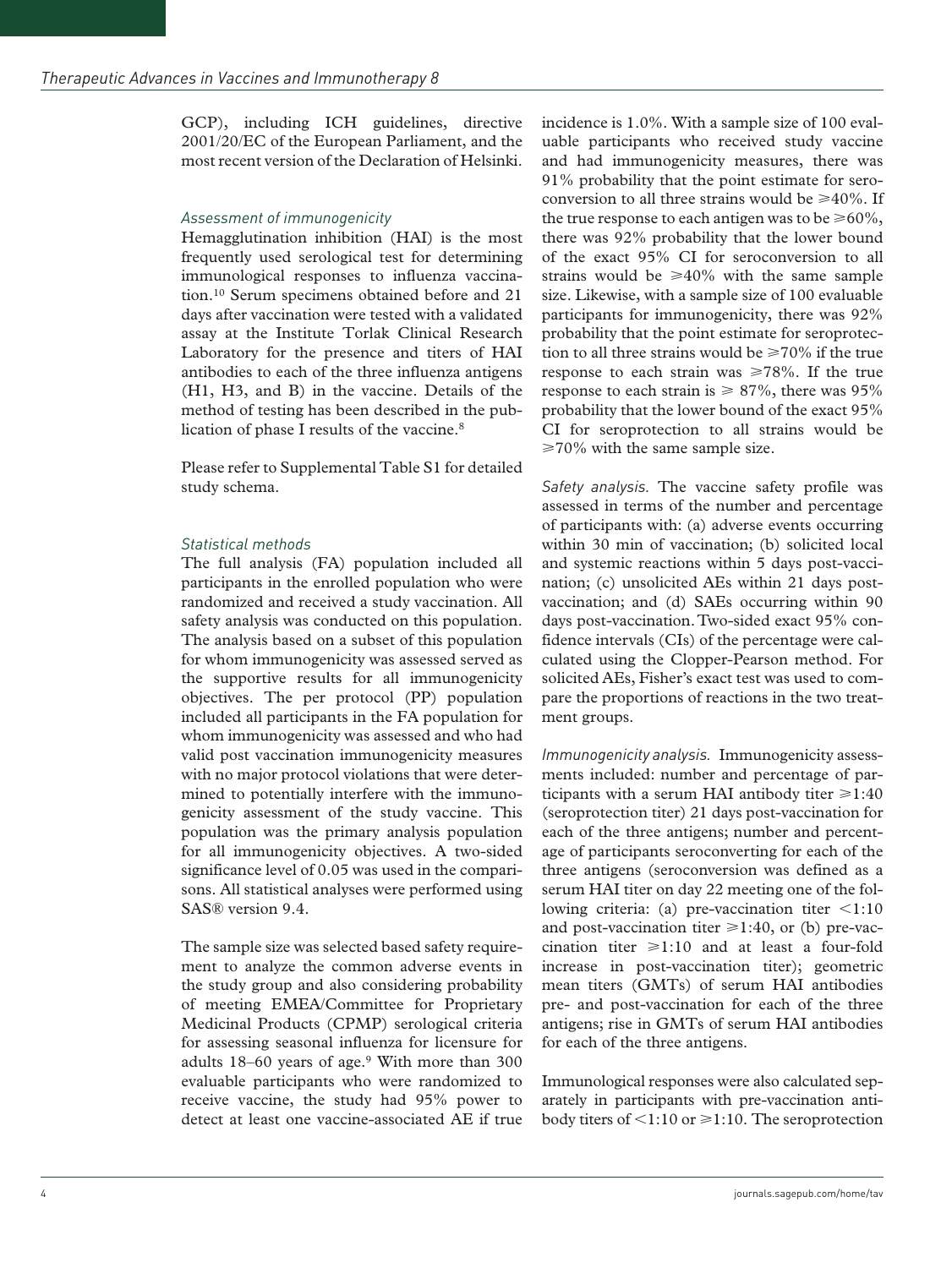

**Figure 1.** Participant flow chart.

and seroconversion rates, as well as the GMTs of HAI immune responses were also analyzed separately for the two age subgroups (18–44 and 45– 65 years old) and compared.

The percentages of participants with an immune response were calculated, along with the corresponding two-sided exact 95% (Clopper-Pearson) CIs. GMT was summarized by treatment group, along with the corresponding two-sided 95% CIs, by exponentiation of the corresponding log-transformed means and their 95% CIs. Fisher's exact test and *t* test were used to compare age groups as appropriate. No multiplicity adjustment was made because the primary analysis for immunogenicity was descriptive.

#### **Results**

## *Demographic and other baseline characteristics*

Participants were enrolled across six sites in Serbia between 28 November and 23 December 2016. A total of 503 participants were screened; of these, 23 were considered as screening failures; 480 participants between the age of 18–65 years were randomized in a ratio of 2:1 to receive TIV or placebo. Among the randomized participants, 360 (75%) were 18–44 and 120 (25%) were 45– 65 years of age. In all, 12 participants withdrew consent before vaccine administration, with 468 receiving a dose of the study vaccine; 312 (66.7%) received TIV and 156 (33.3%) received placebo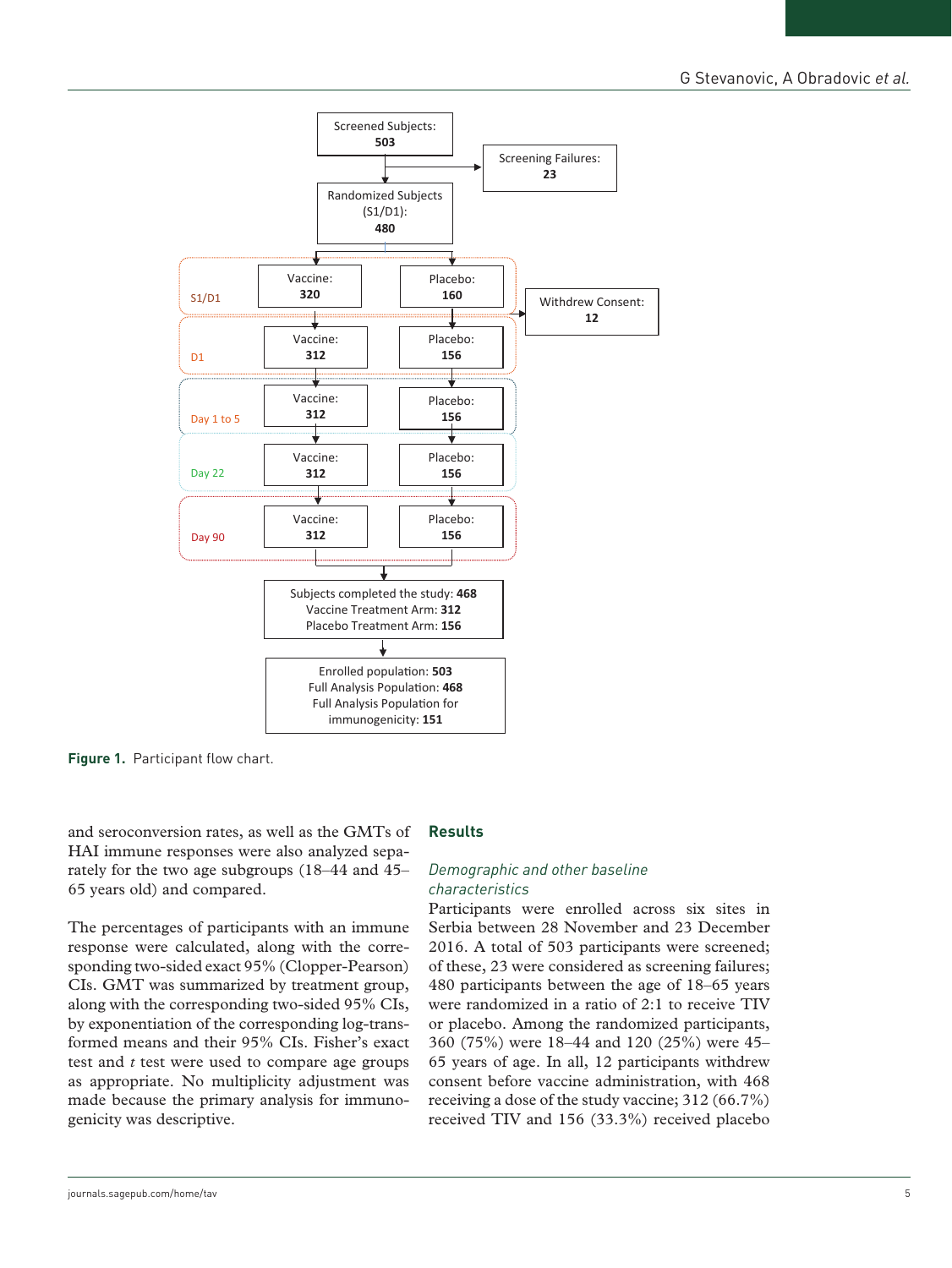|                           | <b>FA population</b> | <b>Vaccine</b> | <b>Placebo</b>  |
|---------------------------|----------------------|----------------|-----------------|
| No. (%) of subjects       | 468                  | 312 (66.7)     | 156 (33.3)      |
| Male $(\%)$               | 246 (52.6)           | 167(53.5)      | 79(50.6)        |
| Female (%)                | 222 (47.4)           | 145(46.5)      | 77(49.4)        |
| Mean age in years (SD)    | $38.2$ (11.6)        | 38.4 (11.8)    | $37.6$ $(11.6)$ |
| Distribution by age group |                      |                |                 |
| $18-44$ years             | 32.6(7.3)            | 32.8(7.4)      | 32.0(7.1)       |
| $45-65$ years             | 54.4(5.5)            | 54.7(5.7)      | 53.8(5.2)       |

**Table 1.** Demographic characteristics of study subjects.

No statistically significant difference was found between the treatment groups in terms of age and sex by analysis of variance and Cochran–Mantel–Haenszel tests, respectively; *p*-value was > 0.05 for both comparisons. FA, full analysis; SD, standard deviation.

and were included in the FA population for evaluation of safety (Figure 1: participant flow diagram). In the FA population, 222 (47.4%) participants were female and 246 (52.6%) were male, with similar distributions in vaccine and placebo groups. The overall mean age [standard deviation (SD)] was 38.2 years (11.6), 32.6 years (7.3) in the 18–44 year age group and 54.4 years (5.5) in the 45–65 years age group). Mean age was similar for participants treated with vaccine or placebo in all groups and subgroups. Basic demographic characteristics are presented in Table 1. Immunogenicity was tested in 151 participants randomly selected (101 from the vaccine and 50 from placebo group), stratifying by age. with 100 (66.23%) being from participants aged 18–44 and 51 (33.77%) from participants aged 45–65 years. The immunogenicity results from the PP population are reported.

#### *Immunogenicity*

Immune responses based on HAI assay against seasonal influenza strains H1N1, H3N2, and B are presented in Table 2. In the vaccine group, out of 101 participants tested by the HAI assay, seroconversion rates were 90.1% for H1, 76.2% for H3, and 51.5% for B HA antigen. Of the 50 participants tested in the placebo group, only 1 participant presented a seroconversion response to the H1 antigen, whereas 9 participants seroconverted to B antigen. None of the participants in the placebo group seroconverted to the H3 antigen. Pre-vaccination GMTs ranged between 6.9

and 27.4 for the vaccine and placebo recipients with higher titers against the H1 and B antigens. Pre-vaccination GMTs were similar in the two study groups. Similarly, seroprotection rate at baseline were high for the B and H1 antigens ranging between 23.8% and 52.5%, whereas only 6.9% and 6.0% participants had seroprotective titers to the H3 antigen in vaccine and placebo groups, respectively. At 3 weeks after receiving the vaccine, a robust increase in GMT was seen among vaccine recipients with GMTs of 336.3 (95% CI 268.2– 421.7) against H1; 88.4 (95% CI 65.9–118.5) against H3 and 103.5 (95% CI 86.9–123.3) against the B antigens. There were minimal rises in post-vaccination GMTs among placebo recipients. Seroprotection rates post-vaccination were very high among vaccine recipients and ranged from 78.2% to 95.0% for the three antigens, whereas in the placebo group it remained the same for the H1 and H3 antigens and increased from 36.0% to 52.0% for the B antigen. GMTs rose substantially in the vaccine group from baseline (pre-immunization) to 21 days after immunization with calculated GMT fold rise (GMFR) of 22.5 (H1), 12.9 (H3), and 3.8 (B), indicating a strong immune response to all three strains evoked by Torlak's TIV. In the placebo group the GMFR was 1.6 for B antigen and 1.0 for H1 and H3 antigens.

Immune response was also calculated according to the level of pre-existing antibodies (Table 3). As expected, the proportion of participants who had pre-vaccination (baseline) titers  $\geq 1:10$  was higher for H1 (67.3% of all participants in the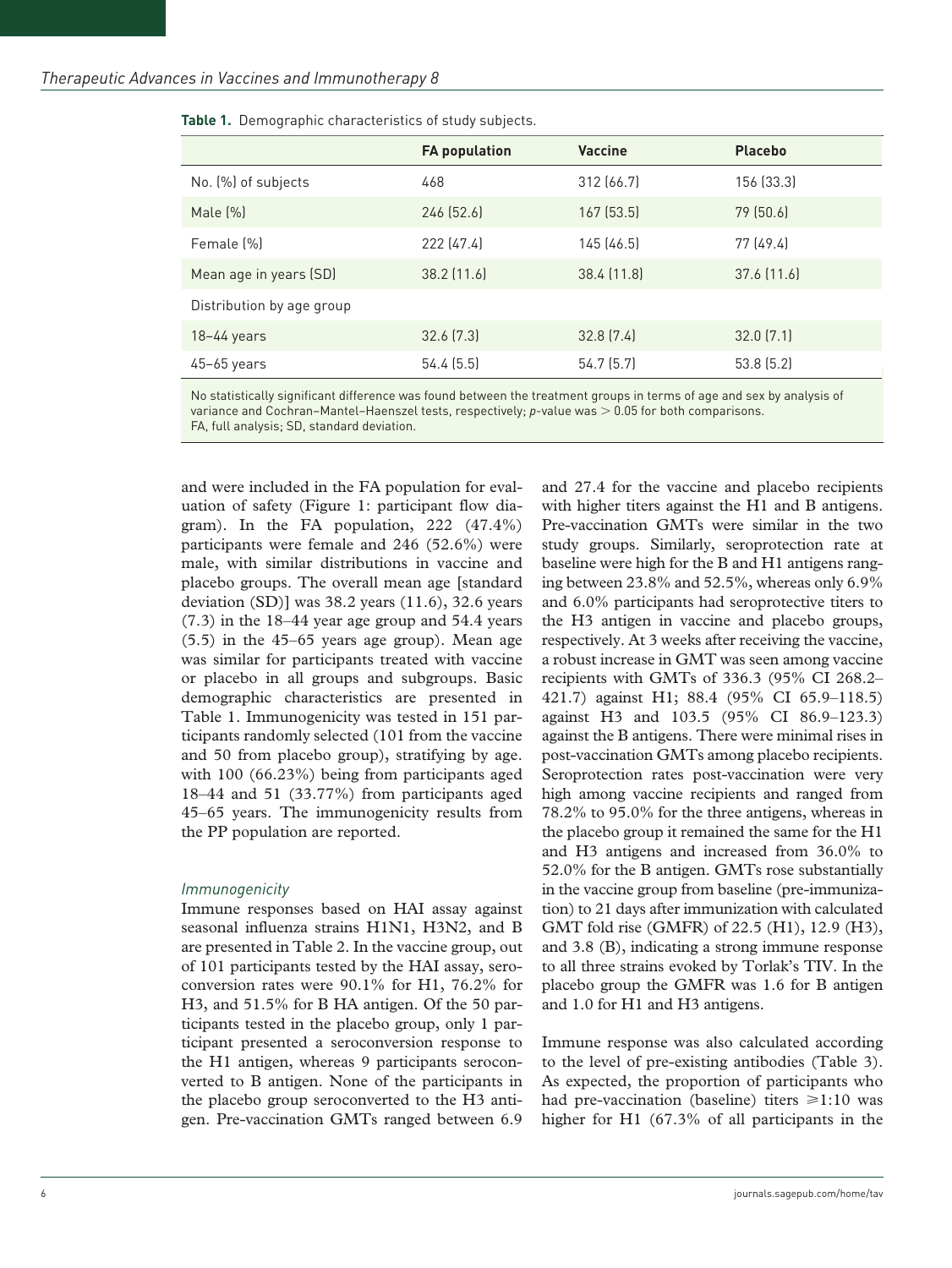| Group<br>strain | $\mathsf{n}$                                |      | Seroprotection % (95% CI)           | SC % (95%<br>CI) | GMT value (95% CI)  |                        | <b>GMFR value</b><br>(95% CI) |
|-----------------|---------------------------------------------|------|-------------------------------------|------------------|---------------------|------------------------|-------------------------------|
| Vaccine group   |                                             |      |                                     |                  |                     |                        |                               |
| A/H1N1          | 101                                         | Pre  | 23.8 (15.9 - 33.3)                  | 90.1             | Pre                 | $15.0$ $(12.3 - 18.1)$ | 22.5 (17.5-28.9)              |
|                 |                                             | Post | $[82.5 - 95.1]$<br>95.0 (88.8-98.4) | Post             | 336.3 (268.2-421.7) |                        |                               |
| A/H3N2          | 101                                         | Pre  | $6.9$ $(2.8 - 13.8)$                | 76.2             | Pre                 | $6.9(6.0-7.8)$         | 12.9 (9.8-17.0)               |
|                 | $(66.7 - 84.1)$<br>78.2 (68.9-85.8)<br>Post | Post | 88.4 (65.9-118.5)                   |                  |                     |                        |                               |
| B               | 101                                         | Pre  | $52.5$ (42.3-62.5)                  | 51.5             | Pre                 | 27.4 (21.6-34.8)       | $3.8$ $(3.0-4.8)$             |
|                 |                                             | Post | 92.1 (85.0-96.5)                    | $[41.3 - 61.6]$  | Post                | 103.5 (86.9-123.3)     |                               |
| Placebo group   |                                             |      |                                     |                  |                     |                        |                               |
| A/H1N1          | 50                                          | Pre  | 42.0 (28.2-56.8)                    | 2.0              | Pre                 | 24.1 (16.9-34.5)       | $1.0$ $(0.9 - 1.2)$           |
|                 |                                             | Post | 44.0 (30.0-58.7)                    | $[0.1 - 10.6]$   | Post                | 25.0 (17.7-35.2)       |                               |
| A/H3N2          | 50                                          | Pre  | $6.0$ $(1.3 - 16.5)$                | 0.0              | Pre                 | $8.0(6.4 - 10.0)$      | $1.0$ $(1.0-1.1)$             |
|                 |                                             | Post | $6.0$ $(1.3 - 16.5)$                | $(0.0 - 7.1)$    | Post                | $8.4 [6.6 - 10.5]$     |                               |
| B               | 50                                          | Pre  | 36.0 (22.9-50.8)                    | 18.0             | Pre                 | 21.9 (15.8-30.3)       | $1.6$ $(1.3 - 2.1)$           |
|                 |                                             | Post | 52.0 (37.4-66.3)                    | $[8.6 - 31.4]$   | Post                | $36.1$ $(26.7 - 48.7)$ |                               |

**Table 2.** Immune response by HAI assay in vaccine and placebo recipients.

*n*, Number of participants tested in PP population in the group.

SC defined as a serum HAI antibody titer meeting the following criteria:

Pre-vaccination titer <1:10 and a post-vaccination titer measured on day 22 of  $\geq 1:40$ , or

Pre-vaccination titer  $\geq 1:10$  and at least a four-fold increase in post-vaccination measured on day 22.

CI, confidence interval; GMFR, GMT fold rise; GMT, geometric mean titer; HAI, hemagglutinin inhibition; PP, per protocol; SC, seroconversion.

vaccine group) and B (75.2% of all participants in the vaccine group) antigens, than for H3, with only 22.8% of all participants in the vaccine group showing titers above this level.

Seroresponse rates were independent of pre-existing titers for H1 and H3, whereas, for B, it was lower for participants with baseline antibody titer  $\geq 1:10$  compared with participants with baseline titer <1:10. Thus, for B antigen 88.0% of participants with pre-vaccination titer below 1:10 had post vaccination titers  $\geq 1:40$ , whereas only 39.5% of participants with pre-vaccination titer  $\geq 1:10$  had  $\geq 4$  fold rises. In the vaccine group, for the three antigens tested, post-vaccination GMTs were higher in the subgroup of participants with pre-vaccination antibody titers of  $\geq 1:10$  (117.3– 443.4) compared with those with pre-vaccination antibody titers of  $\leq$ 1:10 (67.3–190.3). Although the post-vaccination GMT titers were higher in

the cohort with pre-vaccination antibody titers of  $\geq 1:10$ , the GMFR was lower (2.4–17.4) as compared with those with pre-vaccination antibody titers of <1:10 (13.5–38.1).

HAI immune responses of the vaccine were analyzed separately for the two age subgroups (18–44 and 45–65 years old) and compared (Table 4). In the vaccine group, pre-vaccination seroprotection rates for the three antigens were similar across the two age groups. There was no statistically significant difference in the post-vaccination seroprotection rate between the two age groups for H1 and H3 antigens. For the B antigen, a higher post-vaccination seroprotection rate was observed for the age group 45–65 years when compared with 18–44 years (100% *versus* 88%; *p* = 0.049). Seroconversion rates were not statistically significant across the two age groups for all three strains, ranging from 50.7% to 88.1% for age group of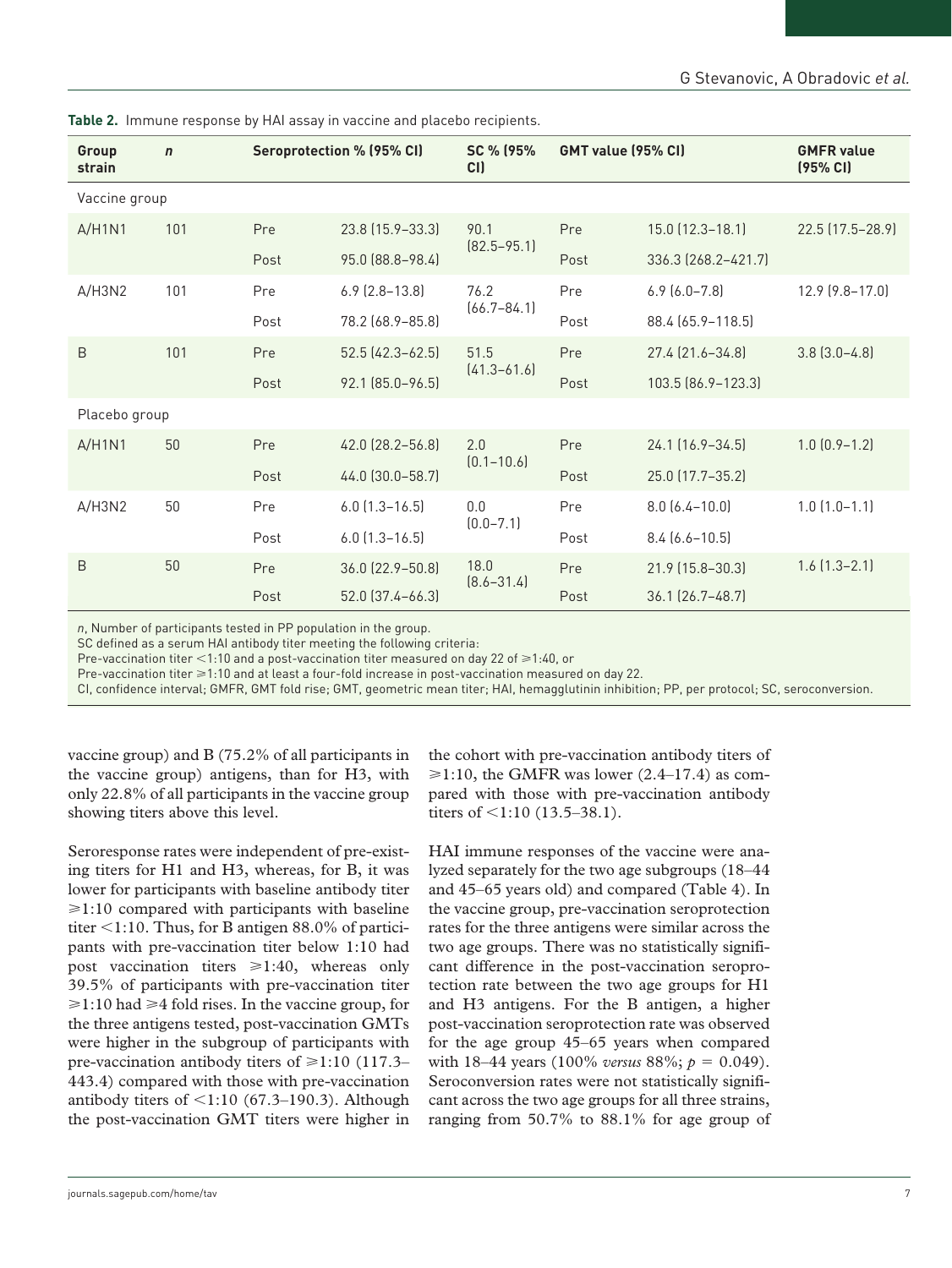#### *Therapeutic Advances in Vaccines and Immunotherapy 8*

| <b>Group strain</b>                          | $\mathbf n$ | SC* % (95% CI)   | GMT value (95% CI) |                        | GMFR value (95% CI)    |
|----------------------------------------------|-------------|------------------|--------------------|------------------------|------------------------|
| Pre-vaccination HAI antibody titer of <1:10  |             |                  |                    |                        |                        |
| A/H1N1                                       | 33          | 87.9 (71.8-96.6) | Pre                | $5.0$ (NA)             | $38.1$ $(23.2 - 62.3)$ |
|                                              |             |                  | Post               | 190.3 (116.2-311.7)    |                        |
| A/H3N2                                       | 78          | 73.1 (61.8-82.5) | Pre                | $5.0$ (NA)             | $13.5$ $(9.6 - 18.8)$  |
|                                              |             |                  | Post               | $67.3$ $(48.1 - 94.2)$ |                        |
| B                                            | 25          | 88.0 (68.8-97.5) | Pre                | $5.0$ (NA)             | 14.1 (10.6-18.8)       |
|                                              |             |                  | Post               | $70.6$ $(53.1 - 94.0)$ |                        |
| Pre-vaccination HAI antibody titer of >=1:10 |             |                  |                    |                        |                        |
| A/H1N1                                       | 68          | 91.2 (81.8-96.7) | Pre                | 25.5 (21.3-30.4)       | 17.4 (13.2-22.9)       |
|                                              |             |                  | Post               | 443.4 (357.1-550.5)    |                        |
| A/H3N2                                       | 23          | 87.0 (66.4-97.2) | Pre                | 20.0 (15.6-25.7)       | $11.1$ $(7.2 - 17.2)$  |
|                                              |             |                  | Post               | 222.9 (141.4-351.4)    |                        |
| B                                            | 76          | 39.5 (28.4-51.4) | Pre                | 48.0 (39.9-57.8)       | $2.4$ $(1.9-3.1)$      |
|                                              |             |                  | Post               | 117.3 (95.3-144.5)     |                        |

**Table 3.** Immune response in vaccine group by pre-vaccination HAI antibody titers.

*n*, Number of participants tested in PP population in the group.

\*SC defined as a percentage of participants with 4-fold rise in titer (pre-vaccination titer <1:10 and a post-vaccination titer of ⩾1:40 on day 22 or a four-fold rise in case pre-vaccination titer was  $\geq 1:10$ .

CI, confidence interval; GMFR, GMT fold rise; GMT, geometric mean titer; HAI, hemagglutinin inhibition; PP, per protocol; SC, seroconversion.

18–44 years old and 52.9% to 94.1% for age group of 45–65 years old. The lowest seroconversion rate in both age groups was observed for the B strain.

Robust increase in GMT from baseline to 21 days post-vaccination was observed against all the three strains in both age groups among vaccine recipients. Post-vaccination GMTs were comparable between the two age groups for both the H1 and H3 strains, whereas for the B strain, it was higher in the 45- to 65-year-old group compared with the 18- to 44-year-old group; 160.0 (95% CI 120.6– 212.2) *versus* 82.9 (95% CI 67.5–101.9), respectively ( $p$  value  $\leq 0.001$ ). GMFR rates were similar for both age groups across all thee antigens.

#### *Adverse events*

No immediate AEs, such as shock or anaphylaxis, were reported within 30 min post-vaccination. A total of 29 participants in the vaccine group and 4

participants in the placebo group reported a solicited event during this period, redness at the injection site being the most common (22 participants in the vaccine group and 3 participants in the placebo group). During the 5-day post-vaccination period, solicited AEs (local or systemic) were experienced by at least 209 (67.0%) participants in the vaccine group and 47 (30.1%) participants in the placebo group (Table 5). Solicited local AEs were reported by 191 (61.2%) of the participants in the vaccine group and 26 (16.7%) participants in the placebo group. Pain [160 participants (51.3%) in the vaccine group and 17 participants (10.9%) in the placebo group] and tenderness  $(126$  participants  $(40.4\%)$  in the vaccine group and 11 participants (7.1%) in the placebo group) at the injection site were the most common. Overall, local reactions were reported more frequently in the vaccine recipients than in placebo recipients and this difference was found to be statistically significant ( $p < 0.05$ ). Most of the local events were mild to moderate in intensity, with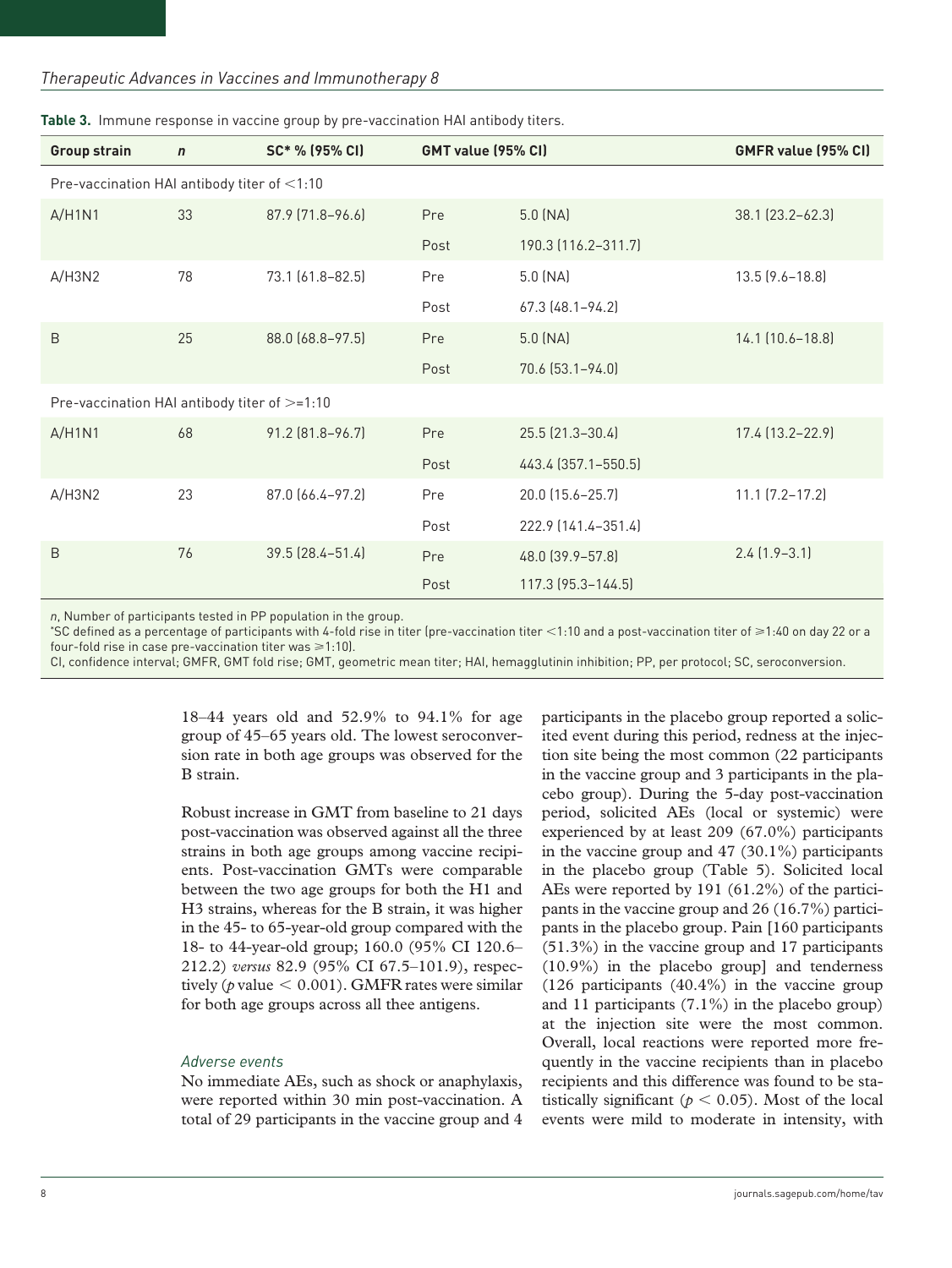|                               |                                                | Table 4. Immune response by HAI assay in vaccine       |                                                                                                                                                                |                                                       | and placebo groups by age group                       |                              |                                                                                                                                                                                                                                                                                                                                                                                                                                                                                                                                                               |                                                    |                                                       |                                                       |
|-------------------------------|------------------------------------------------|--------------------------------------------------------|----------------------------------------------------------------------------------------------------------------------------------------------------------------|-------------------------------------------------------|-------------------------------------------------------|------------------------------|---------------------------------------------------------------------------------------------------------------------------------------------------------------------------------------------------------------------------------------------------------------------------------------------------------------------------------------------------------------------------------------------------------------------------------------------------------------------------------------------------------------------------------------------------------------|----------------------------------------------------|-------------------------------------------------------|-------------------------------------------------------|
| Group                         |                                                | Seroprotection                                         |                                                                                                                                                                | 3c                                                    |                                                       | <b>GMT</b>                   |                                                                                                                                                                                                                                                                                                                                                                                                                                                                                                                                                               |                                                    | GMFR                                                  |                                                       |
| strain                        | % (95% CI)                                     |                                                        |                                                                                                                                                                | % (95% CI)                                            |                                                       |                              | GMT titer (95% CI)                                                                                                                                                                                                                                                                                                                                                                                                                                                                                                                                            |                                                    | Ratio (95% Cl)                                        |                                                       |
|                               | 18-44 years.<br>34 (Placebo)                   | $n = 67$ (Vaccine)                                     | $n = 34$ (Vaccine)<br>45-65 years.<br>16 (Placebo)                                                                                                             | 18-44 years.<br>34 (Placebo)<br>(Vaccine)<br>$n = 67$ | 45-65 years.<br>16 (Placebo)<br>(Vaccine)<br>$n = 34$ | 18-44 years.<br>34 (Placebo) | $n = 67$ (Vaccine)                                                                                                                                                                                                                                                                                                                                                                                                                                                                                                                                            | $n = 34$ (Vaccine)<br>45-65 years.<br>16 (Placebo) | 18-44 years.<br>34 (Placebo)<br>(Vaccine)<br>$n = 67$ | 45-65 years.<br>16 (Placebo)<br>(Vaccine)<br>$n = 34$ |
| Vaccine group                 |                                                |                                                        |                                                                                                                                                                |                                                       |                                                       |                              |                                                                                                                                                                                                                                                                                                                                                                                                                                                                                                                                                               |                                                    |                                                       |                                                       |
| A/H1N1                        | Pre                                            | 26.9 (16.8-39.1)                                       | $17.6$ $(6.8-34.5)$                                                                                                                                            | 88.1                                                  | 94.1                                                  | Pre                          | 16.1 (12.7-20.5)                                                                                                                                                                                                                                                                                                                                                                                                                                                                                                                                              | $12.9 [9.3 - 17.9]$                                | 22.9                                                  | 21.6                                                  |
|                               | Post                                           | 92.5 [83.4-97.5]                                       | 100.0 (89.7-100.0)                                                                                                                                             | $[77.8 - 94.7]$                                       | $[80.3 - 99.3]$                                       | Post                         | 369.9 [276.0-495.7]                                                                                                                                                                                                                                                                                                                                                                                                                                                                                                                                           | 278.9 (195.2-398.3)                                | $(16.6 - 31.7)$                                       | $(14.4 - 32.4)$                                       |
| A/H3N2                        | Pre                                            | $9.0 [3.4 - 18.5]$                                     | $2.9$ $[0.1 - 15.3]$                                                                                                                                           | 80.6                                                  | 67.6                                                  | Pre                          | $7.7 [6.4 - 9.1]$                                                                                                                                                                                                                                                                                                                                                                                                                                                                                                                                             | $5.5(4.8-6.3)$                                     | 13.8                                                  | 11.3                                                  |
|                               | Post                                           | 82.1 [70.8-90.4]                                       | 70.6 [52.5-84.9]                                                                                                                                               | $(69.1 - 89.2)$                                       | $(49.5 - 82.6)$                                       | Post                         | $105.8$ $[76.1 - 147.1]$                                                                                                                                                                                                                                                                                                                                                                                                                                                                                                                                      | 62.0 [34.4-111.9]                                  | $(10.2 - 18.5)$                                       | $(6.3 - 20.5)$                                        |
| $\mathbf{u}$                  | Pre                                            | 46.3 [34.0-58.9]                                       | 64.7 (46.5-80.3)                                                                                                                                               | 50.7                                                  | 52.9                                                  | Pre                          | 22.3 (16.8-29.5)                                                                                                                                                                                                                                                                                                                                                                                                                                                                                                                                              | 41.2 (26.9-63.1)                                   | 3.7                                                   | 3.9                                                   |
|                               | Post                                           | 88.1 [77.8-94.7]                                       | 100.0 (89.7-100.0)                                                                                                                                             | $[38.2 - 63.2]$                                       | $(35.1 - 70.2)$                                       | Post                         | 82.9 (67.5-101.9)                                                                                                                                                                                                                                                                                                                                                                                                                                                                                                                                             | 160.0 (120.6-212.2)                                | $(2.8 - 5.0)$                                         | $(2.6 - 5.8)$                                         |
| Placebo group                 |                                                |                                                        |                                                                                                                                                                |                                                       |                                                       |                              |                                                                                                                                                                                                                                                                                                                                                                                                                                                                                                                                                               |                                                    |                                                       |                                                       |
| A/H1N1                        | Pre                                            | $51.5$ $(33.5-69.2)$                                   | $23.5(6.8-49.9)$                                                                                                                                               | 3.0                                                   | 0.0                                                   | Pre                          | $32.4[21.4-49.1]$                                                                                                                                                                                                                                                                                                                                                                                                                                                                                                                                             | $13.6$ $[7.1 - 25.8]$                              | $\overline{0}$ .                                      | $\frac{1.0}{(1.0 - 1.1)}$                             |
|                               | Post                                           | 54.5 [36.4-71.9]                                       | $23.5(6.8-49.9)$                                                                                                                                               | $(0.1 - 15.8)$                                        | $(0.0 - 19.5)$                                        | Post                         | $33.5$ $[22.7-49.3]$                                                                                                                                                                                                                                                                                                                                                                                                                                                                                                                                          | 14.1 [7.4-26.9]                                    | $(0.9 - 1.2)$                                         |                                                       |
| A/H3N2                        | Pre                                            | $6.1$ $[0.7 - 20.2]$                                   | $5.9$ $[0.1 - 28.7]$                                                                                                                                           | $(0.0 - 10.6)$<br>0.0                                 | 0.0                                                   | Pre                          | $9.1 [6.8 - 12.2]$                                                                                                                                                                                                                                                                                                                                                                                                                                                                                                                                            | $6.3$ $(4.5-8.8)$                                  | $\begin{array}{c} 1.1 \\ 1.0 - 1.2 \end{array}$       | $\widetilde{\Xi}$<br>$\overline{0}$ .                 |
|                               | Post                                           | $6.1$ $[0.7 - 20.2]$                                   | $5.9$ $[0.1 - 28.7]$                                                                                                                                           |                                                       | $[0.0 - 19.5]$                                        | Post                         | $9.7$ $[7.2 - 13.1]$                                                                                                                                                                                                                                                                                                                                                                                                                                                                                                                                          | $6.3$ $(4.5-8.8)$                                  |                                                       |                                                       |
| $\mathbf{\underline{\infty}}$ | Pre                                            | $30.3$ $(15.6 - 48.7)$                                 | 47.1 (23.0-72.2)                                                                                                                                               | 18.2                                                  | 17.6                                                  | Pre                          | 18.0 (12.4-26.1)                                                                                                                                                                                                                                                                                                                                                                                                                                                                                                                                              | $32.0$ $(16.6 - 61.5)$                             | $\frac{5}{1}$                                         | 2.0                                                   |
|                               | Post                                           | 39.4 (22.9-57.9)                                       | 76.5 [50.1-93.2]                                                                                                                                               | $(7.0 - 35.5)$                                        | $(3.8 - 43.4)$                                        | Post                         | 26.8 [18.7-38.6]                                                                                                                                                                                                                                                                                                                                                                                                                                                                                                                                              | 63.9 (40.4-101.1)                                  | $(1.1 - 2.1)$                                         | $(1.3 - 3.1)$                                         |
|                               |                                                | strain, 0.209 for H3N2 strain, and 0.049 for B strain. | titer $\geq 1.10$ and at least a four-fold increase in post-vaccination measured on day 22.<br>n, Number of participants tested in PP population in the group. |                                                       |                                                       |                              | The comparison for post-vaccination seroprotection rate between the two age groups within vaccine group is made using Fisher's exact test; p values obtained were 0.165 for H1N1<br>The comparison of SC between the two age groups within vaccine group is made using Fisher's exact test; p values were 0.488 for H1N1 strain, 0.215 for H3N2 strain, and 1.000 for<br>SC defined as a serum HAI antibody titer meeting the following criteria: pre-vaccination titer $<$ 1:10 and a post-vaccination titer measured on day 22 of ≥1:40, or pre-vaccination |                                                    |                                                       |                                                       |
|                               | $<$ 0.001 for B strain.<br>B strain on day 22. |                                                        |                                                                                                                                                                |                                                       |                                                       |                              | The comparison of post vaccination GMT between the two age groups within vaccine group was made using <i>t</i> test; p values were 0.244 for H1N1 strain, 0.088 for H3N2 strain, and                                                                                                                                                                                                                                                                                                                                                                          |                                                    |                                                       |                                                       |
|                               |                                                |                                                        |                                                                                                                                                                |                                                       |                                                       |                              | CI, confidence interval; GMFR, GMT fold rise; GMT, geometric mean titer; HAI, hemagglutinin inhibition; PP, per protocol; SC, seroconversion.                                                                                                                                                                                                                                                                                                                                                                                                                 |                                                    |                                                       |                                                       |

[journals.sagepub.com/home/tav](https://journals.sagepub.com/home/tav)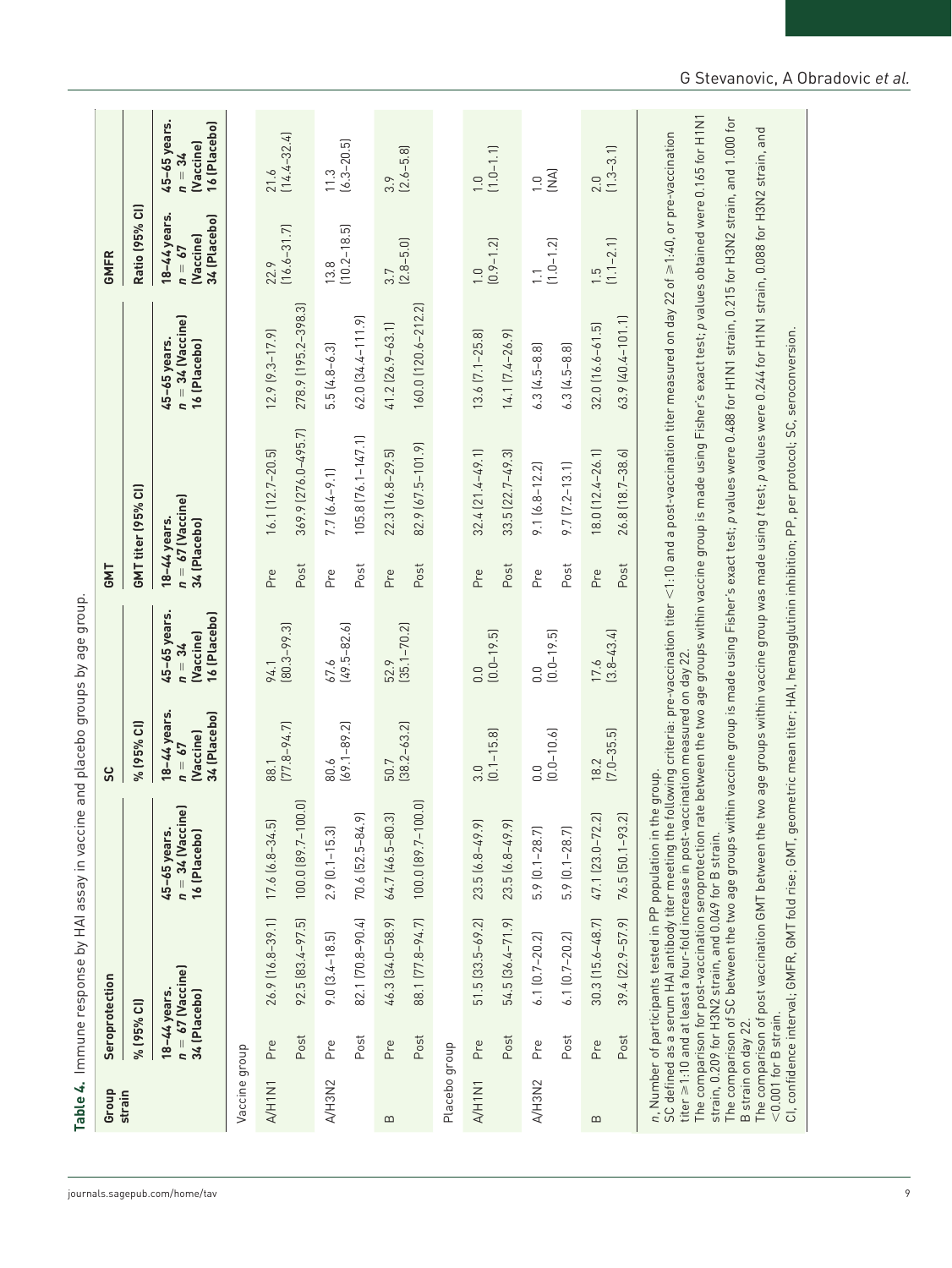#### *Therapeutic Advances in Vaccines and Immunotherapy 8*

| <b>Solicited AEs</b>                                    | Vaccine ( $N = 312$ ) |                        | Placebo ( $N = 156$ ) |                        | p value** |
|---------------------------------------------------------|-----------------------|------------------------|-----------------------|------------------------|-----------|
|                                                         | $\mathsf{n}$          | % (95% CI)*            | $\mathsf{n}$          | % (95% CI)*            |           |
| Participants with at least one<br>solicited AE          | 209                   | 67.0 (61.5-72.2)       | 47                    | $30.1$ $[23.1 - 38.0]$ | < 0.0001  |
| Participants with at least one<br>local solicited AE    | 191                   | $61.2$ (55.6-66.7)     | 26                    | 16.7 (11.2-23.5)       | < 0.0001  |
| <b>Hardness</b>                                         | 29                    | $9.3 [6.3 - 13.1]$     | $\mathbf{0}$          | $0(0.0-2.3)$           | < 0.0001  |
| Pain                                                    | 160                   | 51.3 (45.6-57.0)       | 17                    | $10.9(6.5 - 16.9)$     | < 0.0001  |
| <b>Redness</b>                                          | 40                    | $12.8$ $(9.3 - 17.0)$  | $\mathfrak{Z}$        | $1.9$ $(0.4 - 5.5)$    | < 0.0001  |
| <b>Swelling</b>                                         | 20                    | $6.4$ $(4.0-9.7)$      | $\mathbf{0}$          | $0(0.0-2.3)$           | 0.0004    |
| <b>Tenderness</b>                                       | 126                   | 40.4 (34.9-46.1)       | 11                    | $7.1$ $(3.6 - 12.3)$   | < 0.0001  |
| Participants with at least one<br>systemic solicited AE | 87                    | 27.9 (23.0-33.2)       | 27                    | $17.3$ $(11.7 - 24.2)$ | 0.0121    |
| <b>Chills</b>                                           | 11                    | $3.5$ $(1.8-6.2)$      | 1                     | $0.6$ $(0.0-3.5)$      | 0.0693    |
| <b>Headache</b>                                         | 47                    | $15.1$ $(11.3 - 19.5)$ | 19                    | $12.2$ $(7.5 - 18.4)$  | 0.4815    |
| <b>Joint aches</b>                                      | 16                    | $5.1(3.0-8.2)$         | 5                     | $3.2$ $(1.0 - 7.3)$    | 0.4784    |
| <b>Muscle aches</b>                                     | 27                    | $8.7$ (5.8-12.3)       | 6                     | $3.8$ $(1.4 - 8.2)$    | 0.0576    |
| <b>Nausea</b>                                           | 18                    | $5.8$ $(3.5 - 9.0)$    | 6                     | $3.8$ $(1.4 - 8.2)$    | 0.5058    |
| <b>Temperature</b>                                      | 6                     | $1.9(0.7-4.1)$         | $\mathbf{1}$          | $0.6$ $(0.0 - 3.5)$    | 0.4330    |
| <b>Tiredness</b>                                        | 53                    | $17[13.0 - 21.6]$      | 16                    | $10.3$ $(6.0 - 16.1)$  | 0.0541    |

**Table 5.** Solicited symptoms in the 5-day period after immunization with Torlak Institute seasonal influenza vaccine.

*N*, total number of FA population in the group; *n*, the number of the participants with event.

% Percentage is calculated using total number of participants in FA population in that group as a denominator (*n*/*N* × 100).

\*Clopper–Pearson exact confidence interval.

AE, adverse event; FA, full analysis

only one event of pain and swelling categorized as severe. None of the local solicited events were ongoing beyond the 5-day solicitation period.

Systemic AEs were less commonly reported and occurred more frequently in the vaccine recipients than placebo recipients; 87 participants (27.9%) in the vaccine group and 27 participants (17.3%) in the placebo group reported at least one solicited systemic adverse event. The most common were tiredness and headache, reported by 17.0% and 15.1% participants, respectively, in the vaccine group. In the placebo group, 12.2% participants reported headache, and 10.3% participant reported tiredness. The incidence of all other solicited systemic symptoms was less than 10% in both study groups. The majority of these symptoms were mild and moderate in intensity, with only four participants in the vaccine group and none in the placebo group reporting grade 3 (severe) systemic reactions within 5 days of vaccination. All solicited systemic symptoms resolved within 5 days, with only one episode of headache and muscle aches in the vaccine group and one episode of tiredness in the placebo group that continued beyond the solicitation period of 5 days.

Unsolicited AEs were analyzed through 21 days post vaccination. A total of 56 (12.0%) participants experienced 68 unsolicited events during

<sup>\*\*</sup>Fisher's exact test.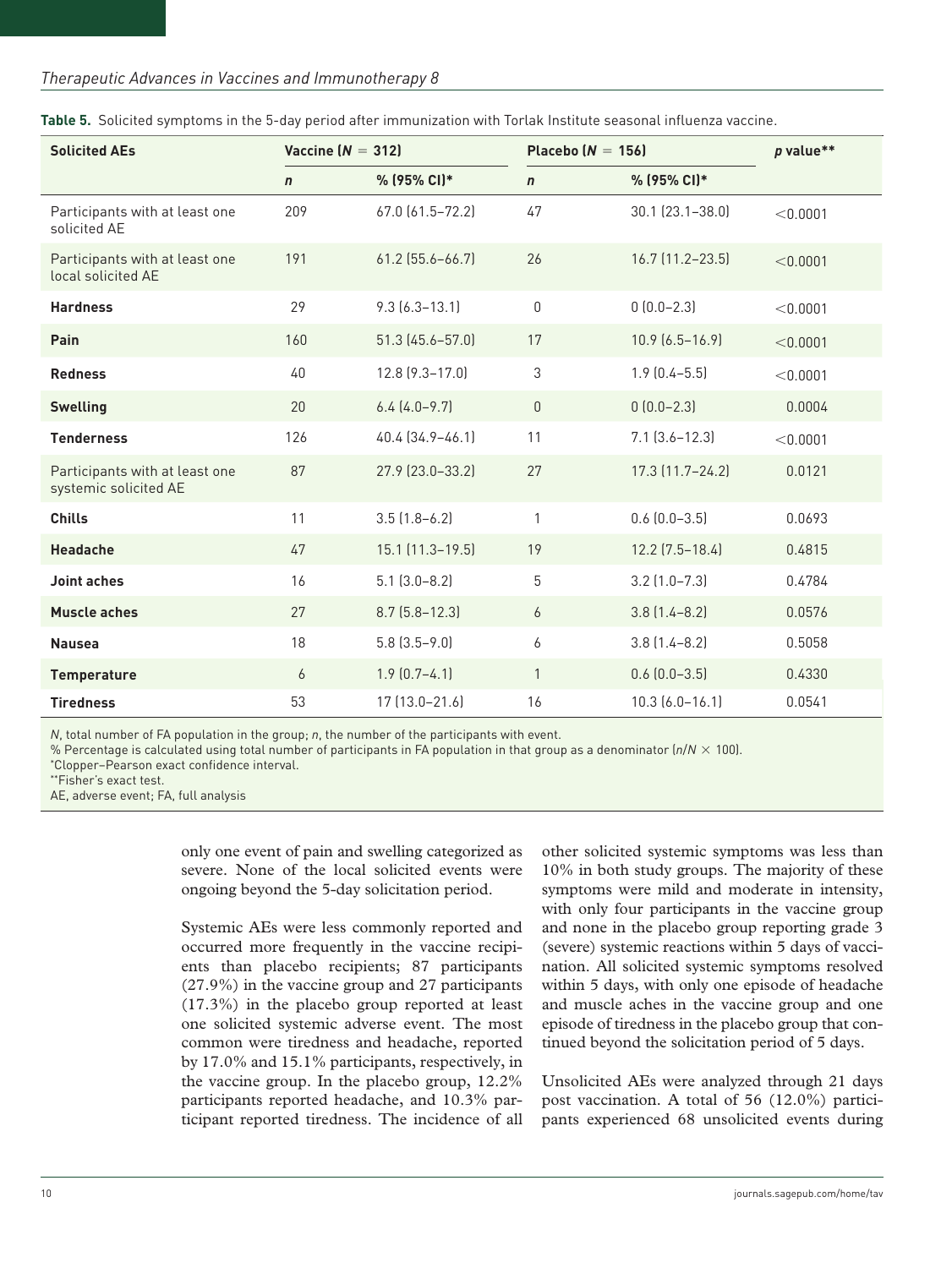the specified period. The incidence of unsolicited AEs was similar for the two groups, with 41 (13.1%) participants reporting 52 events in the vaccine group and 15 (9.6%) participants reporting 16 events in the placebo group. The most frequently reported unsolicited AE in the vaccine group was respiratory tract infection [7 (2.2%) participants in the vaccine group and 1 (0.6%) participant in the placebo group]. All the unsolicited AEs recovered before the 90-day contact with the participant. The majority of the events were mild to moderate, with only once case of vomiting in the vaccine group reported as grade 3 (severe). No life-threatening unsolicited event was reported in the study. All the events except for three (one case each of vomiting, pharyngitis, and muscle spasms) in the vaccine group and one case of dizziness in the placebo group were considered unrelated to the vaccination by the investigators.

Serious AEs were recorded for 90 days after vaccination. During this period, a total of two (0.4%) participants reported SAEs. These cases occurred between days 21 and 90 post vaccination in the vaccine recipients and included one case each of acute lymphocytic leukemia and varicocele. Both were deemed as not related to the vaccine by the investigator. The case of varicocele was resolved at the time of last contact, whereas the disease of acute lymphocytic leukemia was still ongoing. A pregnancy was reported during the follow up period in a placebo recipient. This participant was followed-up for the outcome of the pregnancy, which was uneventful with the mother delivering a healthy baby without any congenital malformation. Therefore, this was not considered and reported as a SAE. No deaths were reported in this study.

# **Discussion**

Vaccination is currently the most effective means of preventing influenza. However, global influenza vaccine coverage is low and vaccine production capacity is concentrated mostly in industrialized countries. In addition to assuring supplies, local production of vaccines also supports socioeconomic development, controls cost, and enhances national vaccine security and preparedness towards early response in case of local epidemics.<sup>11</sup>

This phase III study was conducted with the objective to further investigate and confirm the safety and immunogenicity profile of seasonal trivalent split, inactivated influenza vaccine produced by Institute Torlak, Serbia, with the aim of generating data to support licensure of the vaccine for adults 18–65 years of age.

The vaccine was shown to be safe and well-tolerated in adults. The reactogenicity profile observed, particularly the frequency and severity of solicited and unsolicited adverse events, is similar to those of previously licensed inactivated seasonal influenza vaccines and was in line with the results obtained in the phase I study. Reported local reactions were mostly mild and of short duration, as normally seen after licensed influenza vaccinations.12–15 Systemic AEs were not commonly reported, and most of them were mild to moderate and of short duration. Severe cases were rare. None of the SAEs observed during the follow up was considered by the investigators to be related to the study vaccine.

The immunogenicity assessment employed the HAI assay, which is an established correlate of protection for influenza. The trial results indicate that the vaccine is capable of eliciting robust immune responses, both in naïve participants as well as in those previously primed by infection or prior vaccination as assessed by baseline HAI titers.

The high rate of participants with elevated prevaccination titers to the B strain (approximately half of the participants tested) and for the H1N1 strain (approximately one-third of the participants tested) exhibiting seroprotective titers at baseline was in line with a recent publication that provides surveillance data for influenza disease in Serbia from the years 2009 to 2015, showing that A viruses were predominant in the first two seasons (2010/11 and 2011/12), with A/H1N1pdm09 in the 2010/11 season; A/H3N2 in the 2011/12 season and B viruses predominant in the 2012/13 season, where both A/H3N2 and A/H1N1 pdm09 were also present.<sup>16</sup> Our study findings, which also showed that 18% of the participants in the placebo group also seroconverted by day 22, suggest that influenza B infection was ongoing at the time of the study. However, recent data from WHO FLUNET (a global web-based tool for influenza virological surveillance) shows influenza circulating predominately from December 2016 (week 50) to early January (week 4) 2017 with prevalence of A/H3N2 and absence of influenza B activity during the study period, which did not corroborate our observation.17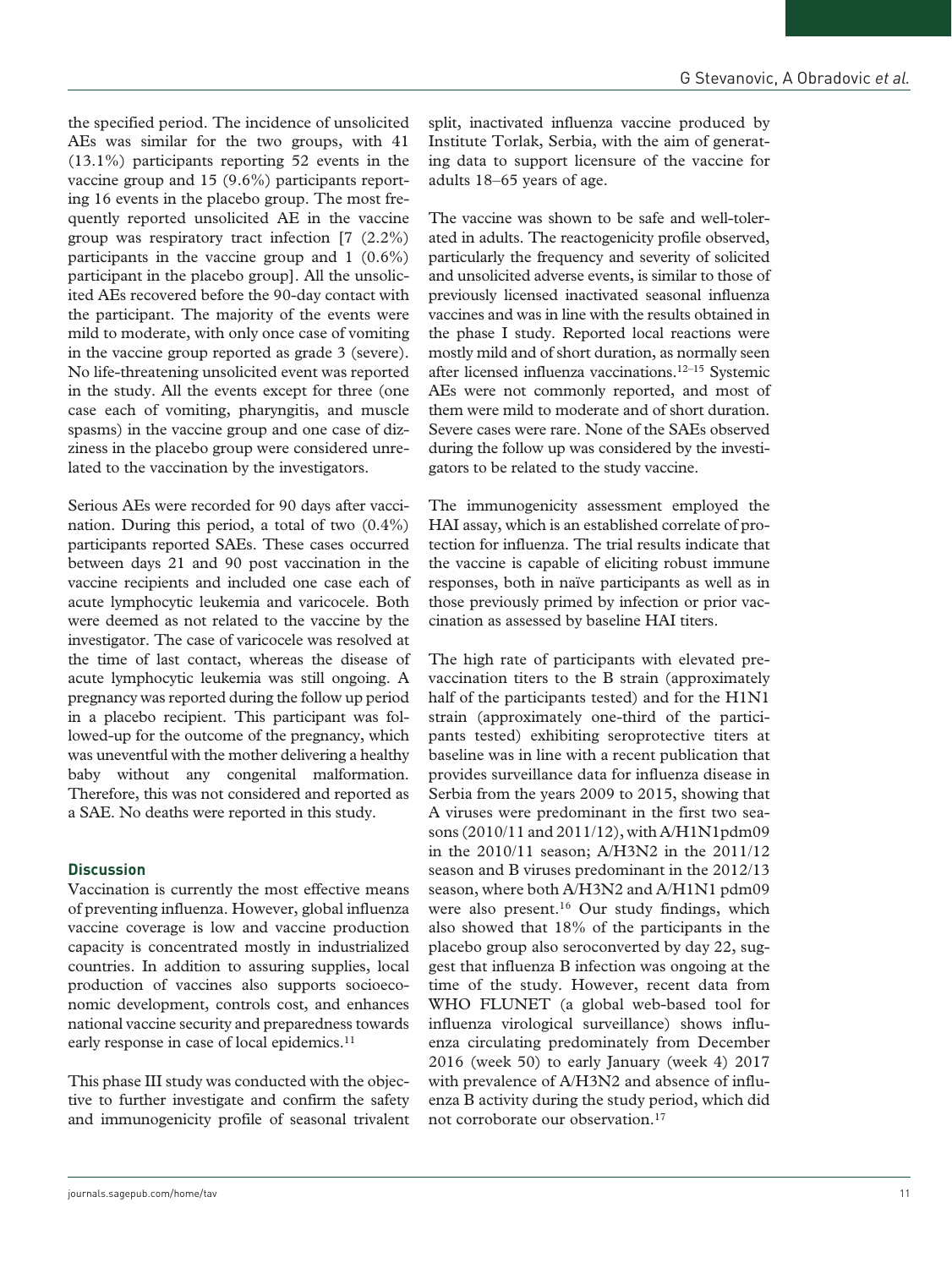The immunogenicity criteria required for licensure by the EMA for seasonal vaccines with regard to seroconversion  $(>40\%)$ , seroprotection  $(>70\%)$ , and GMT increase  $(GMFR > 2.5)$  were met convincingly.

An exploratory analysis of the immune response in the two age groups of 18–44 years and 45–65 years showed similar immune responses for H1 and H3 antigens. Further testing needs to be conducted in other populations, anticipating that different responses to the vaccine may occur in response to administration in children, pregnant women, or in individuals with health problems (e.g. immune deficiency, diabetes, chronic renal disease, etc.).

The study also evaluated the immunological response in participants with or without preexisting antibodies. The vaccine showed good response in both the groups. In conclusion, the tested seasonal, trivalent influenza vaccine was shown to be safe and well tolerated and induced high levels of seroconversion and seroprotection rates in immunologically naïve populations and those with pre-existing HAI antibodies to all three strains tested.

The immune response of the vaccine was similar across the age groups of 18–44 years and 45–65 years for H1 and H3 antigens. These clinical data provide convincing evidence that it is feasible to produce safe and immunogenic influenza vaccine locally.

# **Acknowledgments**

The authors wish to acknowledge support from Joseph Chiu and Iksung Cho for their work on protocol development and Rahnuma Wahid for her dedication to this program; the clinical and administrative staff at each of the study sites; Comac Medical, Ltd., for providing the clinical monitoring, data management, and analysis services, in particular Vanja Vucetic and Sava Jovanovic for their operational efforts; WHO: Florence Barthelemy, Martin Friede, and Marie-Paule Kieny; Biomedical Advanced Research and Development Authority (BARDA), US Department of Health and Human Services (BARDA): Rick Bright, Sheng Li, Chuong Huynh and Julia Schafer; and most importantly the trial participants in Serbia who volunteered for the study. We are grateful to them.

# **Conflict of interest statement**

The authors declare that there is no conflict of interest.

## **Disclaimer**

The authors alone are responsible for the views expressed in this article, which do not necessarily represent the views, decisions or policies of the institutions with which the authors are affiliated.

#### **Funding**

The authors disclosed receipt of the following financial support for the research, authorship, and/or publication of this article: Financial support for the study was provided to WHO and to PATH from the US Department of Health and Human Services/BARDA (grant Numbers: IDSEP130015-01 and IDSEP130018-01-06).

# **ORCID iD**

Niraj Rathi **https://orcid.org/0000-0002-**5560-5504

#### **Supplemental material**

Supplemental material for this article is available online.

# **References**

- 1. Lafond KE, Nair H, Rasooly MH*, et al*. Global role and burden of influenza in pediatric respiratory hospitalizations, 1982-2012: a systematic analysis. *PLoS Med* 2016; 13: e1001977.
- 2. Zhou H, Thompson WW, Viboud CG*, et al*. Hospitalizations associated with influenza and respiratory syncytial virus in the United States, 1993-2008. *Clin Infect Dis* 2012; 54: 1427–1436.
- 3. Dawood FS, Fiore A, Kamimoto L*, et al*. Influenza-associated pneumonia in children hospitalized with laboratory-confirmed influenza, 2003-2008. *Pediatr Infect Dis J* 2010; 29: 585–590.
- 4. Nair H, Brooks WA, Katz M*, et al*. Global burden of respiratory infections due to seasonal influenza in young children: a systematic review and meta-analysis. *Lancet* 2011; 378: 1917–1930.
- 5. Grohmann G, Francis DP, Sokhey J*, et al*. Challenges and successes for the grantees and the technical advisory group of WHO's influenza vaccine technology transfer initiative. *Vaccine* 2016; 34: 5420–5424.